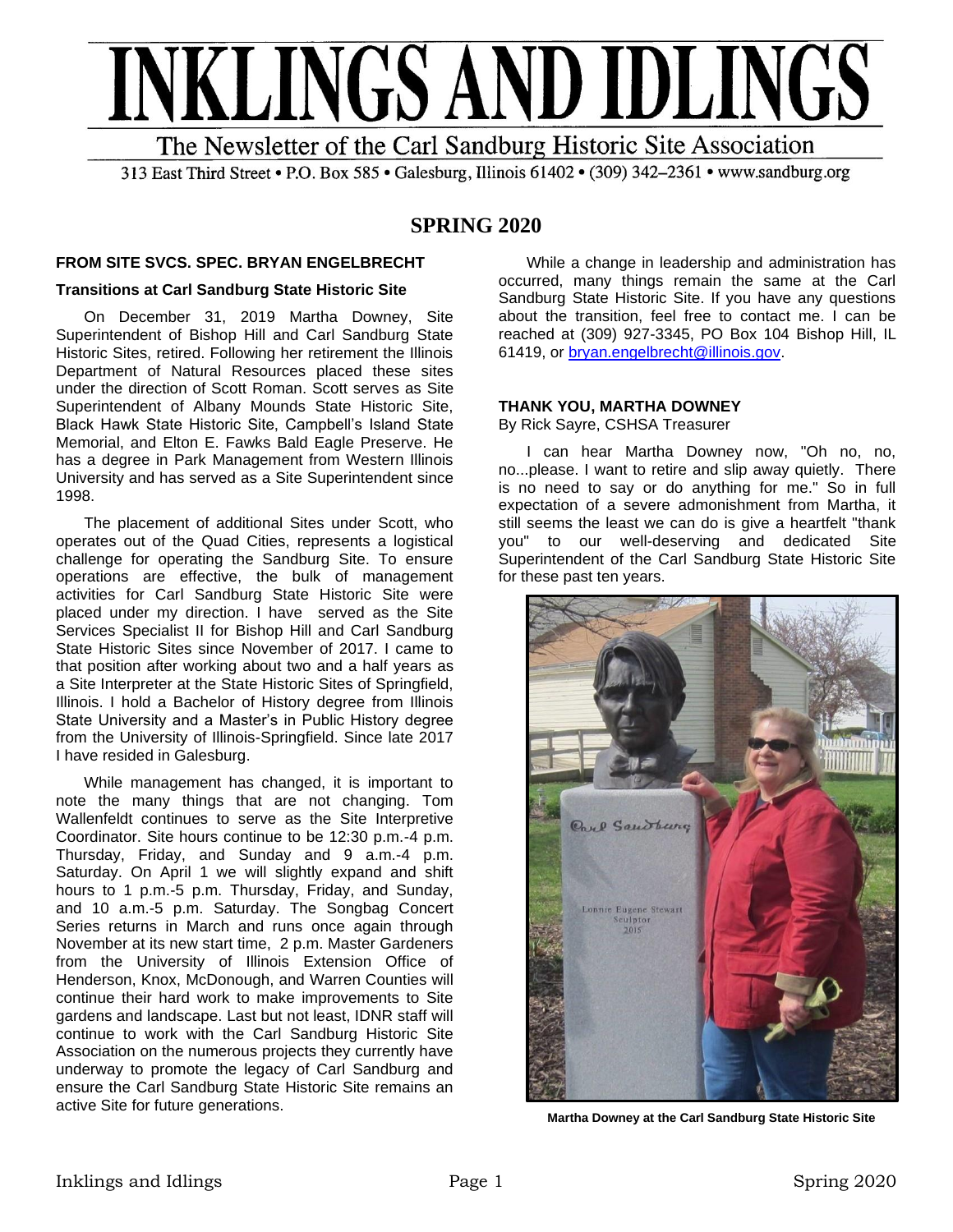Martha had served as Site Superintendent of the Bishop Hill State Historic Site since 1981. In 2009, following the retirement of Steve Holden from the Carl Sandburg State Historic Site, the State of Illinois was facing a financial crisis. The administrators of the Illinois Historic Preservation Agency asked Martha to assume the additional responsibility of site supervision of the Carl Sandburg State Historic Site. Martha agreed and added a new partnership to her resumé. Bishop Hill's Swedish heritage served her well in transitioning to the birthplace of Carl Sandburg, the son of Swedish immigrants. Along with serving the state's historic site, she became an exofficio member of the Carl Sandburg Historic Site Association Board of Directors.

I met Martha in my first meeting as a new board member in 2009 shortly after she had assumed her position as Site Superintendent. Martha was always calm, caring, cheerful, upbeat, supportive, and practical. She always appreciated and supported the work of the volunteers on the board, as well as the Knox County Master Gardeners who adopted the Carl Sandburg State Historic Site. The financial crisis experienced by the State of Illinois starting in 2009 presented many challenges for our State's historic sites. She weathered these with the heart and soul of one who cherished the historic and cultural significance of these sites. There had to be compromises made with staffing and services.

You could count on Martha to be in attendance at every board meeting, ask thoughtful questions, make worthwhile suggestions, and very carefully clarify for the Board when we might be overstepping our roles with the State of Illinois. She seldom missed a Sandburg Songbag Concert for which she would prepare and open the Visitors Center for the concertgoers, cheerfully serve coffee and cider, while greeting all of those who attended. She also carefully prepared press releases on the upcoming concerts and the performers for our local media prior to each concert. Her delightful pre-concert presentations on past and upcoming events at the Site were always appreciated by those in attendance. Martha would always work with the board to have the Site fully prepared and welcoming for the elementary school students attending the Association's annual Penny Parade at the Site.

In one of my roles on the board as Museum Store manager, Martha was always supportive in training new staff members in the store operating procedures and the promotion of our books and merchandise, as well as a cheerful member of our annual inventory team! Martha was always at ease with conversations with the Site visitors on all things Sandburg. She also was an active member of the local Carl Sandburg Festival committee that sponsored a three-day festival of Sandburg-related activities each April.

Martha Jane Downey was born and raised on a farm near Putnam, Illinois. In a 2017 [IHPA Oral History](https://www2.illinois.gov/alplm/library/collections/OralHistory/Organizations%20and%20Agencies/ihpalegacy/Pages/Downey,-Martha-Jane.aspx)  [Project interview](https://www2.illinois.gov/alplm/library/collections/OralHistory/Organizations%20and%20Agencies/ihpalegacy/Pages/Downey,-Martha-Jane.aspx) with Pete Harbison, Martha credited her mother for instilling in her an appreciation of history and Americana at an early age. She attended public schools

in the Putnam/Senachwine district, and graduated from Illinois Wesleyan College with a BA in American Studies in 1976. She continued her post-graduate education at Eastern Illinois University, Charleston, where she received a Masters of Arts in Historical Administration in 1978. Her first field job was at Lincoln Log Cabin outside of Charleston in 1978 before accepting a position as Site Manager at the Vandalia State House in 1978. Her next move was to Bishop Hill State Historic Site in 1981 where she continued as Site Superintendent until her retirement.

All totaled, Martha spent forty-two years in her chosen field of the interpretation and preservation of Illinois historic sites. She would do so in a way that drew attention to the sites and to those around her, but never to draw attention to herself. Upon her retirement the CSHSA Board gratefully recognized Martha's thoughtful and selfless lifetime of work to preserve the legacies of both the Bishop Hill and Carl Sandburg State Historic Sites. Well done, Martha Downey!

Finally, Carl Sandburg provides us with a fitting tribute to the Martha's we have known,

*There are heroes then--among the plain people-Heroes, did you say? And why not? They give all they've got and ask no questions and take what comes and what more do you want?*

> --Carl Sandburg From *The People, Yes* (1937)

### **FORMER CSHSA BOARD MEMBER PASSES AWAY**  By Mike Hobbs

Former CSHSA board member Stanford Shover passed away on December 17, 2019 at age 92. With his passage Carl Sandburg lost a big fan. Stan thought so much of Sandburg that he had his 80th birthday party on the grounds of the Carl Sandburg State Historic Site on a beautiful September day in 2007 with many relatives and friends in attendance. As a CSHSA board member he revitalized the Penny Parade.

In a story that appeared in the Winter 2018-2019 issue of *Inklings and Idlings* Jeanie R.S. Hanna of Abingdon, IL wrote about how much Stan helped her with the Young Authors contests that she conducted while librarian at Hedding Grade School in Abingdon. Jeanie wrote that for many years Stan treated the Young Author winner and her to a meal in Galesburg at a place of the student's choice on a Saturday at the end of May.

"After a pleasant lunch, where we focused our attention on our Young Author winner, we went to Stanford's favorite local place…the birthplace of Carl Sandburg…. We took a tour of the cottage and the grounds out in back. We walked and read the stepping stones, and watched the video provided inside. Several of those years we purchased a copy of one of Carl Sandburg's books for our winner as well…. Stanford was a wealth of information on the subject of Carl Sandburg. He knew and shared even more with us than we ever would have absorbed on our own. He was inspired by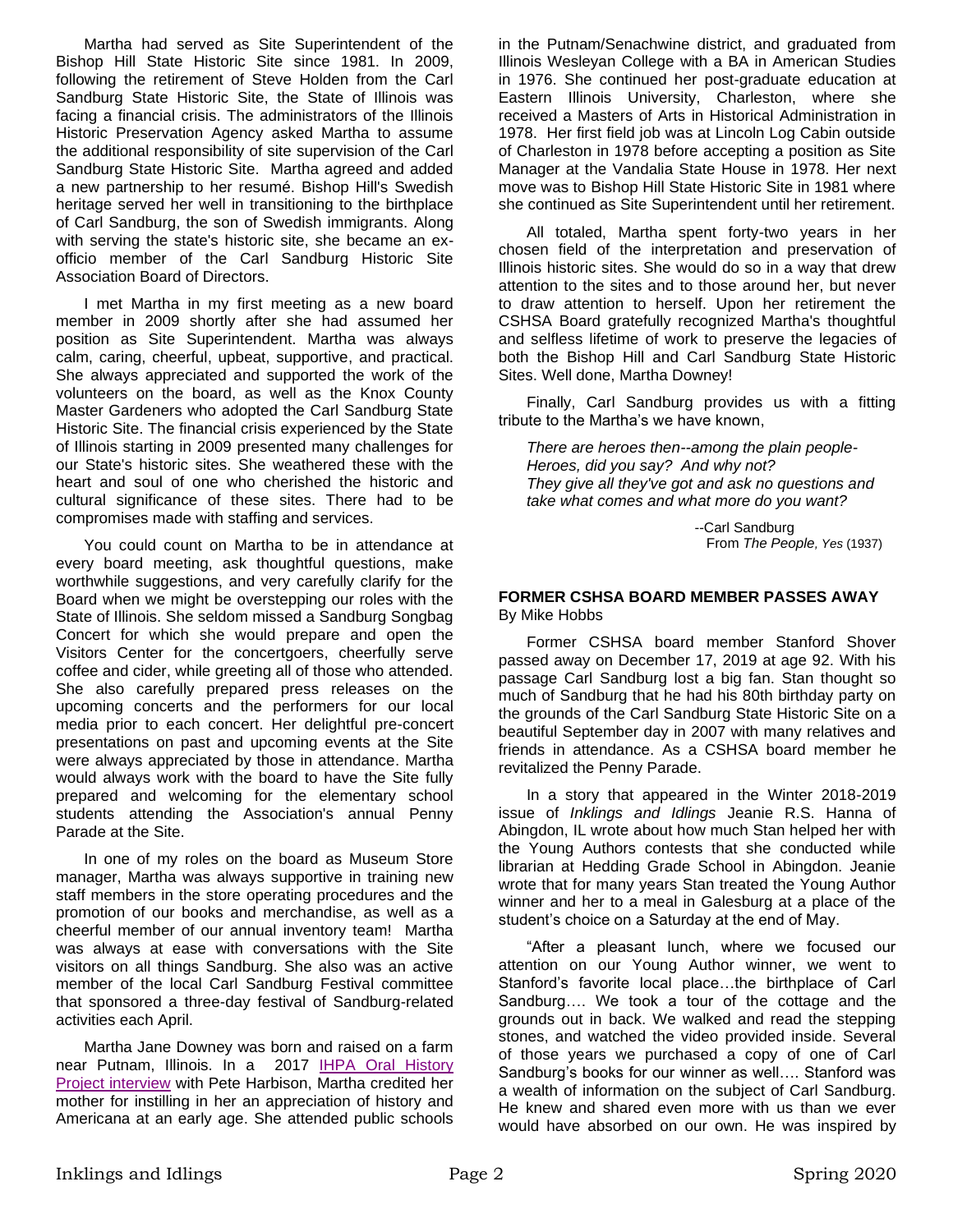Carl Sandburg, and his enthusiasm spilled over onto us. Stanford wanted our young students to see firsthand that a person of humble beginnings could do great things with his life."



**Stan Shover served on the Galesburg Public Art Commission Sandburg Statue Committee. Here is a photo taken a few years ago with Stan (center), former CSHSA board member Tede Verner, who also passed away in 2019, and sculptor Lonnie Stewart.**

Stan met Sandburg's youngest daughter Helga Sandburg Crile years ago. They formed a friendship. He liked her spunkiness. Late in his sixty-six year public school teaching career he invited Helga to speak to his class at Carl Sandburg College. She was comfortable speaking with his students and answered their many questions. She told Stan that she was surprised that the students were so interested in her. He said that she would have made a "great" teacher.

His ashes were buried in West Midway Cemetery near London Mills, IL.

#### **FRANCES M. HAGUE**

#### By Barbara Schock

The last year of formal schooling Carl Sandburg received was eighth grade. His teacher was Miss Hague. In his autobiography *Always the Young Strangers* he declared she was a truly great teacher, and she knew her books. She had even traveled to Europe.

Fanny Hague was born April 17, 1852. Her parents were Reuben and Mary Lemley Hague who lived in Smithfield, Fayette County, Pennsylvania. She had four brothers and two sisters.

One brother, Snyder L. Hague, graduated from Knox College in 1881. He died September 18, 1906 in Salt Lake City, Utah. He worked as a reporter and editor covering the mining interests in the area. The cause of death was typhoid fever. Arrangements were made for the late Mr. Hague to be buried in the Knoxville, Illinois Cemetery. Frances Hague also raised the daughters of another of her brothers.

A sister, Rebecca Hague, also came to Galesburg to live and married William B. Booth. They had one son, Charles, and are buried in the Knoxville Cemetery. A niece, Faith E. Hague, lived with Miss Hague for a time and gave voice lessons. She married Raymond K. Olmsted of Galesburg.

It is difficult to pinpoint when Miss Hague came to Galesburg. She is first listed in the *Galesburg City Directory* of 1887 as boarding at 274 S. Academy St., the Knox Academy. Before her trip to Europe she had received her passport in Galesburg.



**Frances M. Hague Courtesy Knox College Archives**

*A Brief History of the United States*, published by A.S. Barnes Co., was one of the textbooks used by the students. It was the first book to tell the story of the United States from the time of the early Native Americans through the presidency of Ulysses S. Grant.

Sandburg was impressed with the textbook, because it had footnotes on almost every page. He felt the story of America was told in a new light. Miss Hague said the book was correct in stating that the Native Americans had been mistreated. Today the book can be purchased on amazon.com for those home-schooling their children.

Carl Sandburg had no more formal schooling until he entered Lombard College in the fall of 1898. At that time he made sure to take advantage of the opportunity for more education, to make new friends, and to try his hand at writing.

Miss Hague continued to teach and became a principal in the Galesburg school system. She eventually purchased her own home at 1291 N. Cherry St. She died there April 28, 1936. Her funeral was conducted in the Dean Funeral Home by Reverend Neil Hansen of Central Congregational Church. Music was provided by a string quartet composed of Irma Morley, Lorraine Lindoft, Dorothy Cine, and Mrs. Celeste Lindoft. Among the pallbearers was O.N. Custer, former mayor of Galesburg. Burial was in the Knoxville Cemetery. Friends and relatives from various locations in Illinois, Iowa, and Pennsylvania were in attendance.

Miss Hague was one of the many women who devoted their lives to teaching in the public schools of Galesburg. She was a fine example to her students. She kept up her family ties and helped the next generation grow into good citizens and responsible adults.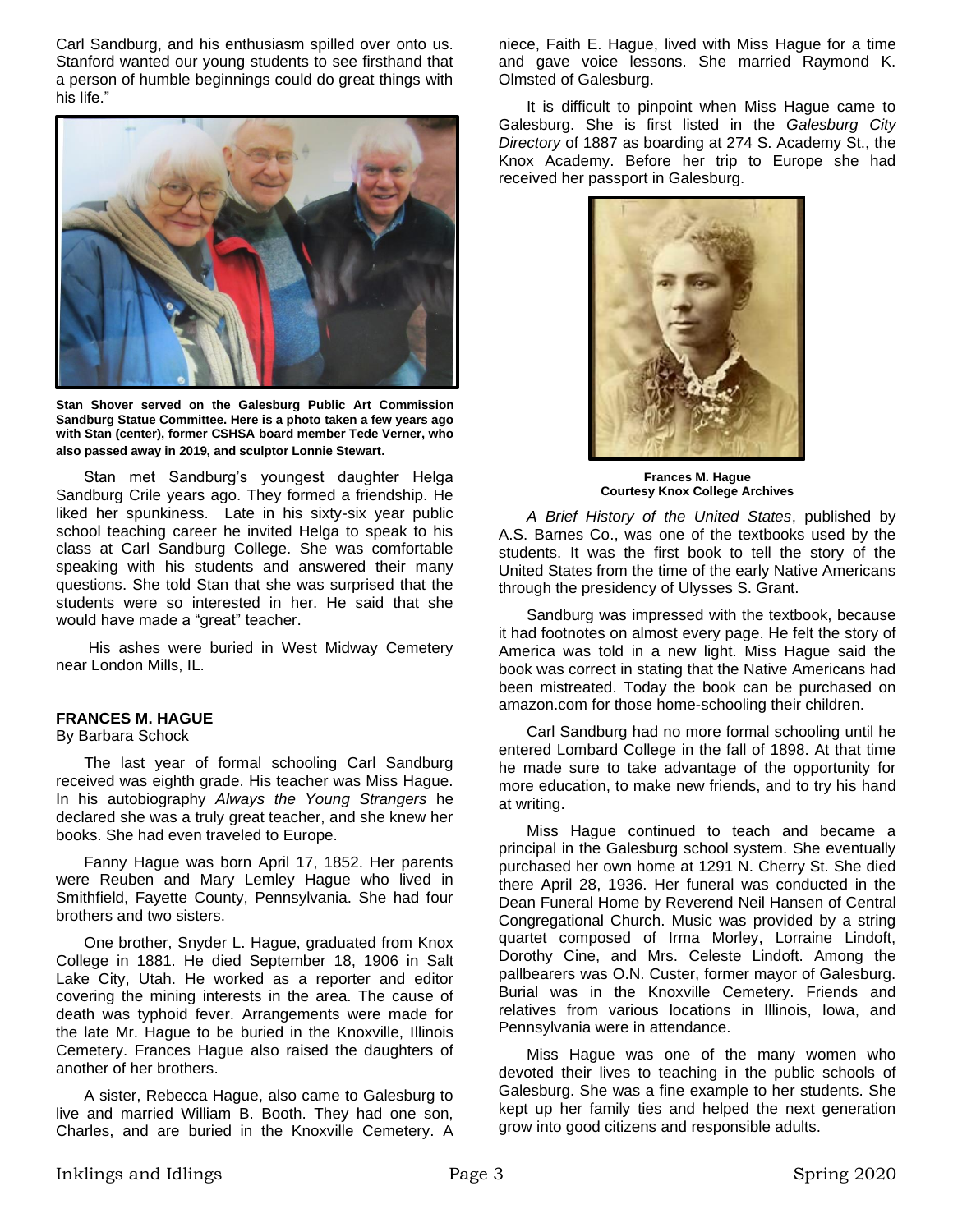## **THE LAST DAYS OF EUGENE DEBS**

### By Daniel Lund

[Ed. Note: Daniel Lund is Curator of Collections at the Elmhurst (IL) History Museum. A temporary display about Eugene Debs and his friend Carl Sandburg is scheduled to go up in the EHM in March.]

Eugene V. Debs was a labor organizer, orator, and five-time candidate for President of the United States. One of the founding members of the Industrial Workers of the World and the American Railway Union, which orchestrated the Pullman Strike of 1894, Debs was leader of the Socialist Party of America from 1901 until 1926. While his illustrious and incendiary career took Debs all over the country, the end of his life found him in Elmhurst, Illinois.

In 1918 Debs was sentenced to prison for speaking out against the United States' involvement in the First World War. Upon his release in December, 1921 his health was in decline. Elmhurst was home to the Lindlahr Sanitarium, a health resort founded in 1914 that espoused the practices of naturopathic medicine. Debs made his first visit to the sanitarium in the summer in 1922 and took a liking to Dr. Henry Lindlahr, founder of the resort. His presence in the city was kept quiet due to the naturopathic prescription of seclusion, but his health seemed to improve with the physical therapy regimen, strict diet, and spa baths that Dr. Lindlahr's nature treatment entailed.



**Main building of the Lindahr Sanitaium circa 1924. Debs can be seen at far right. Courtesy Elmhurst History Museum.**

While in Elmhurst, Debs struck up a lasting friendship with Carl Sandburg, the distinguished poet and author who had previously been associated with the Socialist movement. Sandburg and his family moved to Elmhurst in 1919 and lived just a few blocks away from the sanitarium. The presence of these two bright minds attracted other luminaries to Elmhurst such as bestselling author Sinclair Lewis and prominent attorney Clarence Darrow of the Scopes Monkey Trial fame. Debs recalled one such meeting in a letter to his friend David Karsner, "Last night for the first time I had to break the Sanitarium's rules. I was with Carl Sandburg and Sinclair Lewis at the Sandburg home till midnight, and then that beautiful brace brought me home. It was a wonderful occasion—an event in our lives."

Soon after his memorable encounter with the Pulitzer Prize-winning authors in November of that year, Debs left Elmhurst in November of 1922 for his home in Terre

Haute, Indiana. He would return to Elmhurst in 1924 after the death of Henry Lindlahr and again in September, 1926. On the occasion of this last trip to the sanitarium, Debs was a dying man suffering from heart disease. In mid-October, Debs was returning from a visit to Sandburg's home when he collapsed into a coma. The naturopathic remedies were a cause of concern to Debs's family members, who arrived in Elmhurst upon learning of his collapse. Doctors were brought in from Chicago, including Dr. Morris Fishbein, editor of the *Journal of the American Medical Association*, who later recalled that he was "well nigh aghast to see and hear what naturopaths do under difficult circumstances."

Eugene Debs passed away at the Elmhurst sanitarium on October 20, 1926 at the age of seventy, and his ashes are buried in his hometown of Terre Haute. Perhaps presciently, Carl Sandburg wrote a letter in November, 1922 to his friend Debs following his first departure from Elmhurst, "Dear Gene, you will always be close to us. The only way we can decently remember you and what you left with us here will be a certain way of living it, maybe dying it."

#### **BOB DYLAN'S PILGRIMAGE TO CONNEMARA** By Rich Hanson

I recently purchased *Who Is That Man? In Search of the Real Bob Dylan* by David Dalton. I have always been a fan of the poet/musician who hailed from northern Minnesota, as my wife and I do, and was looking forward to reading Dalton's perspective on him. Little did I realize that I would learn a new story about Sandburg as well.

After the 1964 release of Dylan's second album "The Times They are A 'Changin," Dylan and three companions decided to make an odyssey into rural America to look for the "real" people who make up our diverse nation. The "working" people. They wanted to talk to them, to hear their stories. It was a search for inspiration chronicled in a chapter called "From a Buick6."



**A youthful Bob Dylan on the cover of his 1964 album "The Times They Are A-Changin."**

Also on Bob's ambitious agenda was a visit to Carl Sandburg, the venerable poet, historian, and folk music compiler and interpreter. The encounter, jazzed up a bit in *Rolling Stone Magazine*, has Dylan in the front seat giving directions.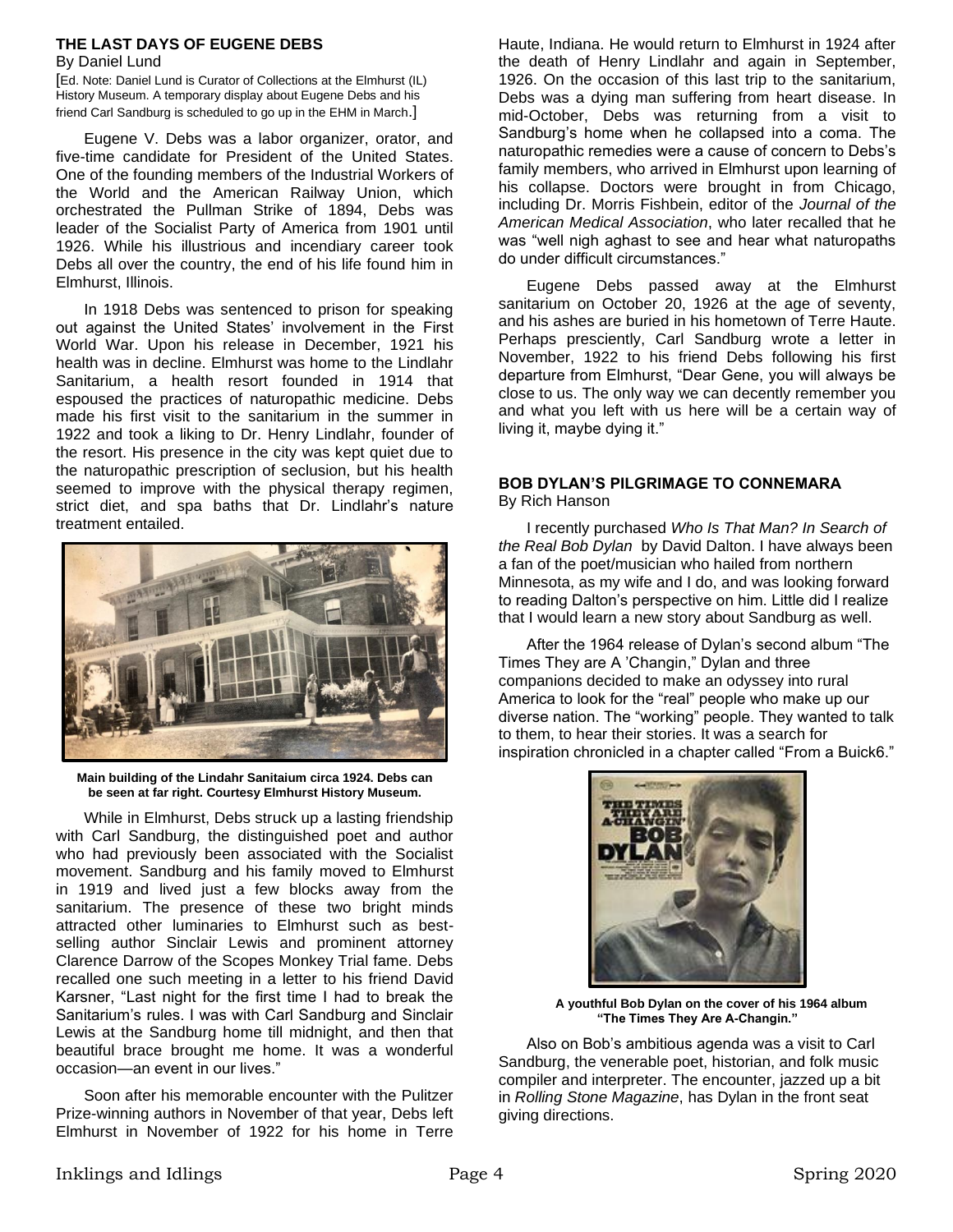"Hendersonville, North, Carolina," he said. "You've gotta take this highway"--shoving the map in front of the driver,--"and right outside Hendersonville is where he has his place; Flat Rock. That's where he lives."

When they arrived at a Flat Rock gas station, they flagged down a tall, gangling mountain man in overalls and shouted "Where's Carl Sandburg's place? You know…. The poet?"

The ambling resident gave some thought to their question, then answered "You mean Sandburg the goat farmer?" Yeah, he knew where he lived.

Arriving at the 245-acre farm, Connemara, Dylan led his companions to the door, and when Carl's wife Lillian answered it, he announced to her that he was a poet, and that he would like to visit with her husband. She went to get him.

"Howdy, and good morning to ya, son. What brings you to this neck of the woods?" is how Dalton pens Sandburg's folksy greeting to the ambitious young artist. "You're Carl Sandburg," the young man said. "I'm Bob Dylan. I'm a poet too."

"How nice," the venerable icon responded, his smile clearly signaling (according to the *Rolling Stone* account) his amused recognition of yet another kid who wants to be a poet. Mrs. Sandburg stood there smiling as well, but was probably there more to insulate her husband from this pushy intruder rather than out of curiosity or courtesy.

"'I've written some songs, Mr. Sandburg,' Dylan began, his words coming out fast, as if a barrage of them could pin the old man down. He told him how much he admired his Songbook of American Folk Music," and that Sandburg's poetry had greatly influenced his own work. "I know Woody Guthrie," Dylan continued, 'he talked about you a lot. I've got some songs here I'd appreciate you listening to."

He presented the Prairie Poet a copy of his newest album, which Carl accepted, saying "that's wonderful," but it was clear to Dylan and his friends that the old man was simply being polite. Dylan began to talk passionately about folk music and about his own songs and poems, perhaps hoping that Sandburg would come to recognize his genius and give him his acknowledgment and blessing. Then Bob asked if he could take a look at Sandburg's study and library, to see where he actually worked. Sandburg must have figured by this time that he had been cordial enough. He told the budding bard from Minnesota that he had much work to do, and that he had better get back to it. A clear message to Dylan and his friends that they should be on their way.

They got the message. They said their goodbyes and drove off quickly, with Bob slouching down in the front seat, very quiet, staring straight ahead. Someone handed him a joint, which he enjoyed, inhaling deeply, but he remained morosely silent. He was disappointed and disgusted that the heavily anticipated meeting with the man that he admired had gone so poorly, that this American icon whom Dylan felt would have been so

much like him as a young man, had obviously never heard of him.

But then, who could fault Carl Sandburg at this point in Bob Dylan's life? Who could have been prescient enough to imagine that the scruffy young aspiring poet who appeared, uninvited at his door, would someday be invited to Stockholm, Sweden to receive the Nobel Prize for Literature?

### **SONGBAG CONCERT SERIES RESUMES MARCH 8**

The first Carl Sandburg Songbag Concert of the 2020 season will be on **Sunday, March 8 at 2 p.m**. in the Carl Sandburg State Historic Site Barn, 313 E. Third St. in Galesburg. Featured at this concert will be Galesburg area Hammer and Pick, a folk ensemble whose music ranges across many genres of traditional music, including Celtic, blues, railroad, Civil War ballads, gospel, and contemporary folk.



**Hammer and Pick Folk Music Ensemble.**

Songbag Chairman, Tom Foley, has provided the following line-up of concerts for the 2020 season. The concerts are sponsored by the CSHSA and the Illinois Department of Natural Resouces with partial funding provided by the Mark & Celia Godsil Family Fund, a Donor Advised Fund of the Galesburg Community Foundation. Each performance will consist of two sets with an intermission when refreshments will be served. A donation of \$5 per person is suggested. Please note the **new start time of 2 p.m.** for the 2020 concerts.

| 2020 Sunday Sandburg Songbag Concerts |                               |                              |
|---------------------------------------|-------------------------------|------------------------------|
| March 8                               | <b>Hammer &amp; Pick</b>      | <b>Folk Music</b>            |
| April 5                               | Semenya McCord                | Spritual face of jazz        |
| May 17                                | <b>Briar Road</b>             | Contemp folk, blues & jazz   |
| June 14                               | Turas                         | Celtic music                 |
| July 12                               | <b>Andreas Kapsalis</b>       | Ethnic folk, flamenco, blues |
| Aug 9                                 | Dave Moore                    | Country & Mexican-Americn    |
| Sept 13                               | <b>Joe &amp; Vickie Price</b> | <b>Blues</b>                 |
| <b>Oct 11</b>                         | <b>Sean Kistler</b>           | One-man band                 |
| Nov 8                                 | <b>Roundstone Buskers</b>     | Celtic Music                 |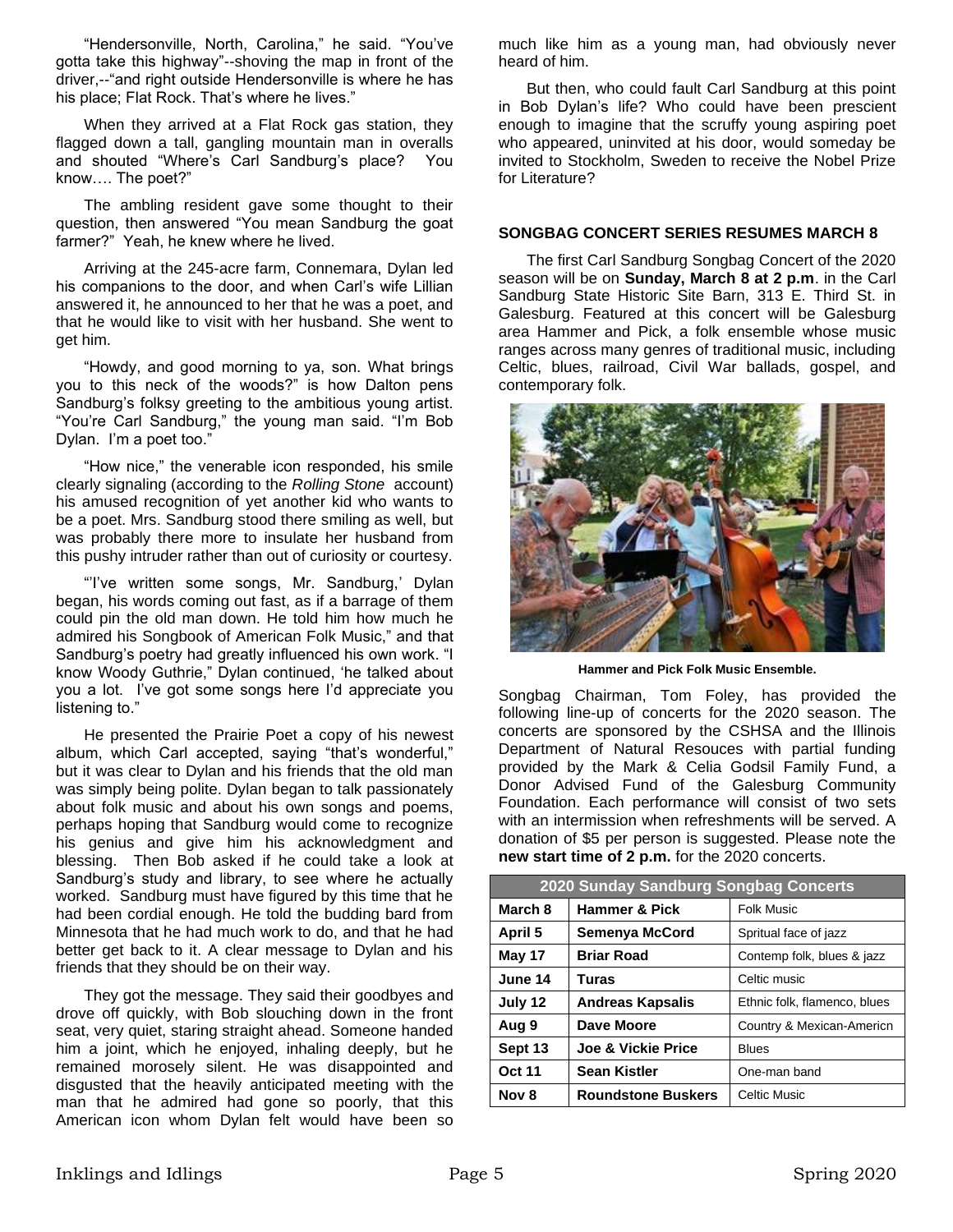### **4TH GRADE FIELD TRIPS TO THE SITE**

By Nicholas Regiacorte, Education Cmte.Member

This spring, the CSHSA will host area 4th graders at the Historical Site. Students from Gale, King, Nielsen, Steele, and Silas Willard Elementary Schools in Galesburg, and ROWVA Elementary School will be bussed in to tour the Visitor's Center and Birthplace. The students will participate in an hour and-a-half program at the Site, including a scavenger hunt for fun facts about Sandburg, a tour, an open mic poetry opportunity, and a viewing of "Spinks, Skabootch and Swipes in Rootabaga Country." The program is part of the Education Committee's larger initiative to introduce the youth of our community to Galesburg's native son, son of immigrants, a laborer, journalist, musician, Lincoln biographer, and poet that is Carl Sandburg. In so doing, the committee hopes Carl Sandburg's example will inspire a new generation of thoughtful workers, artists, and citizens.

### **2020 CARL SANDBURG FESTIVAL**



**"Slampapi" Marc Smith will return to host the 14th. Rootabaga Poetry Slam on April 25 at 7:30 p.m. at Fat Fish Pub, 158 N. Broad St. in Galesburg.** *[Photo courtesy of Tom Foley]*

#### **2020 PENNY PARADE**

The annual Penny Parade to benefit the Carl Sandburg State Historic Site will be held on Thursday, April 30 at 1 p.m. at the Site. For many years Knox County students have collected and donated pennies to fund improvements at the Site. The Penny Parade festivities on April 30 will be open to the public. Students will deliver pennies they have collected. There will be a program and refreshments. If you would like to donate, bring your pennies or make out your check to the Carl Sandburg Historic Site Associatiion. If you can't attend the festivities, you can mail your check to CSHSA, P.O. Box 585, Galesburg, IL 61402-0585.



The Penny Parade was inspired by a *Milwaukee Daily News* newpaper story Sandburg wrote in 1909 when the new Lincoln penny was first minted. The year was the centennial of Lincoln's birthday. It was Sandburg's first published writing on Lincoln.

He wrote,

*The face of Abraham Lincoln on the copper cent seems well and proper. If it were possible to talk with that geat, good man, he would probably say that he is perfectly willing that his face is to be placed on the cheapest and most common coin in the country.*

*Follow the travels of the penny and you find it stops at many cottages and few mansions.*

*The common, homely face of "Honest Abe" will look good on the penny, the coin of the common folk from whom he came and to whom he belongs.*

# **A-TOWN ELEMENTARY POETRY CURRICULUM**

By Hayley Knuth

[Ed. Note: Hayley Knuth is Instructional Coach-Writing Specialist at Hedding Grade School in Abingdon and Avon Elementary School.]

Abingdon-Avon District 276 (A-Town) introduced a new English Language Arts curriculum this year in grades 3-5. The new curriculum, Enlish Language Open Resource, has a strong focus on poetry within the first module lessons in fourth grade. Student learning goals focused on Common Core literature and writing standards such as, comprehending and determining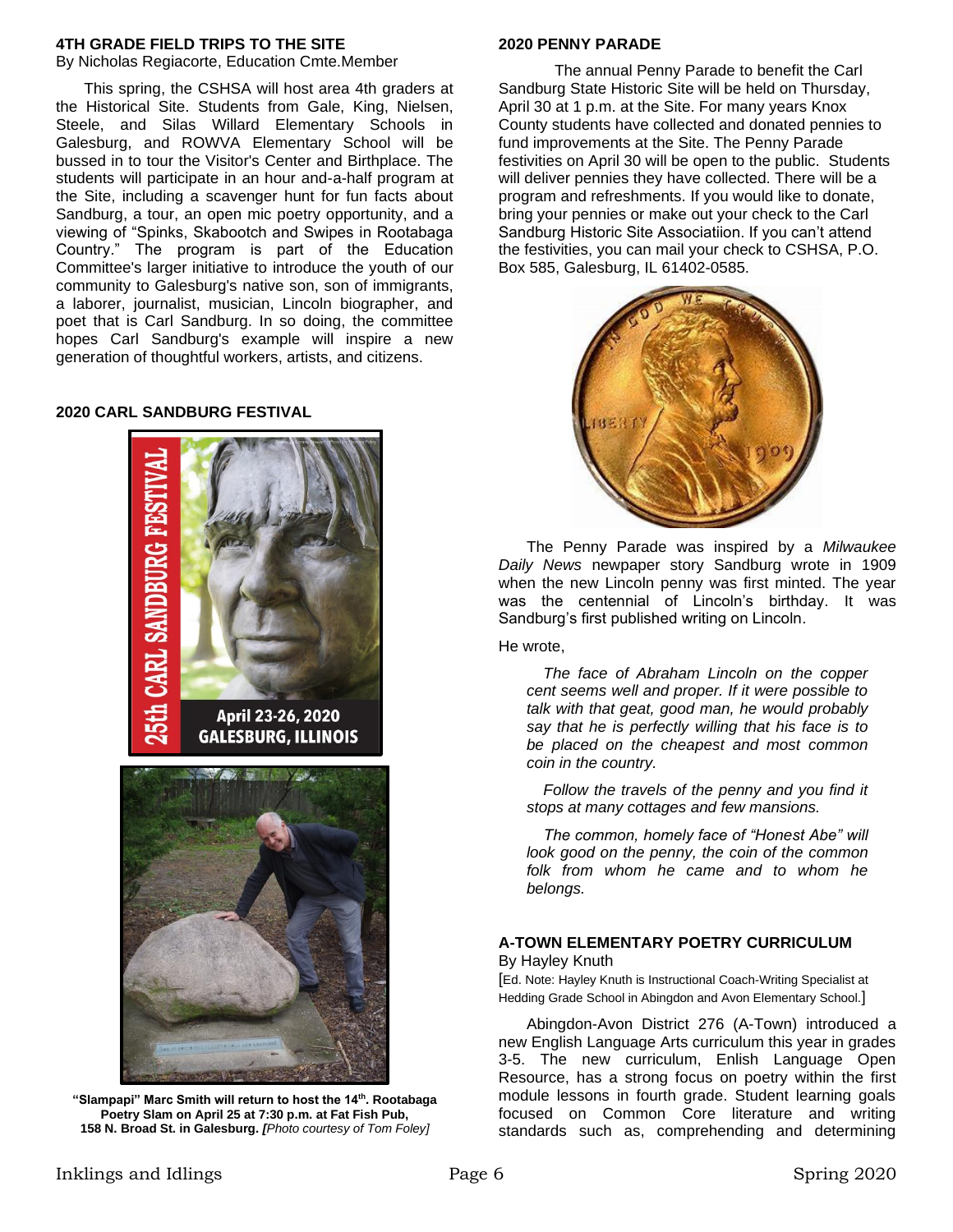themes in poetry. Students were expected to complete many writing tasks within the module lessons. Teachers incorporated practice within the lessons. One of the topics focused on Carl Sandburg and what inspired him to write poetry. Finally, the culminating project for fourth grade students was to create their own original poem. These writing experiences provided students with a great foundation and understanding of the importance of poetry and how any aspect of their lives can inspire creative ideas and written work.

[Ed. Note: Following are two poems and a paragraph about Sandburg written by A-Town fourth graders.]

### **The Five Senses**

By Cora Thomas, Hedding Grade School

*Around the corner we pass I see the cows. I see the pasture so brown an dead. Then I smell this alfalfa smell. Soon enough it goes away. Then something caught my eye. It's the pretty sunset glooming by up the hills and through the cold and bare trees just like the tip of my nose. I hear the music so calm and sweet. I dance to the sound of every beat.*



**Cora Thomasl**

### **The Different Soul**

By Cooper Briggs, Avon Elementary School

*What do you see when you look into my eyes? Something different? If you do not like that difference, if you must lock me away, lock my soul away in that small, lonely, little cage, to rot and rot away.*



**Cooper Briggs**

### **Sandburg Paragraph**

By Grace Simmons, Avon Elementary School

Carl Sandburg was inspired in many ways to write poetry. One of those things is people. Abraham Lincoln is one of those people he was inspired by. The soldiers in the Spanish-Ameican War also inspired him. Another way he was inspired to write poetry is the experienes thoughout his life. Carl Sandburg was born in 1878 in Galesburg, Illinois. He dropped out of school at age thirteen. In conclusion, Carl sandburg was inspired in a variety of ways to write poety and make people happy..



**Grace Simmons**

#### **HAVE YOU RENEWED YOUR CSHSA MEMBERSHIP?** By Rick Sayre, Membership Chair

If so, thank you! If you have not renewed recently, you should have received our annual membership appeal letter which includes 2019 highlights and our plans for 2020. You may mail your dues with the renewal form on the following page or pay them online, using PayPal or credit card at http://www.sandburg.org/membership.html.

If you're able, we invite you to consider a higher level of support for the Association.

Did you know you can create your own legacy by making a gift to the Carl Sandburg Historic Site Association Endowment or including the CSHSA in your estate planning? Email [carl@sandburg.org](mailto:carl@sandburg.org) or write for more information.